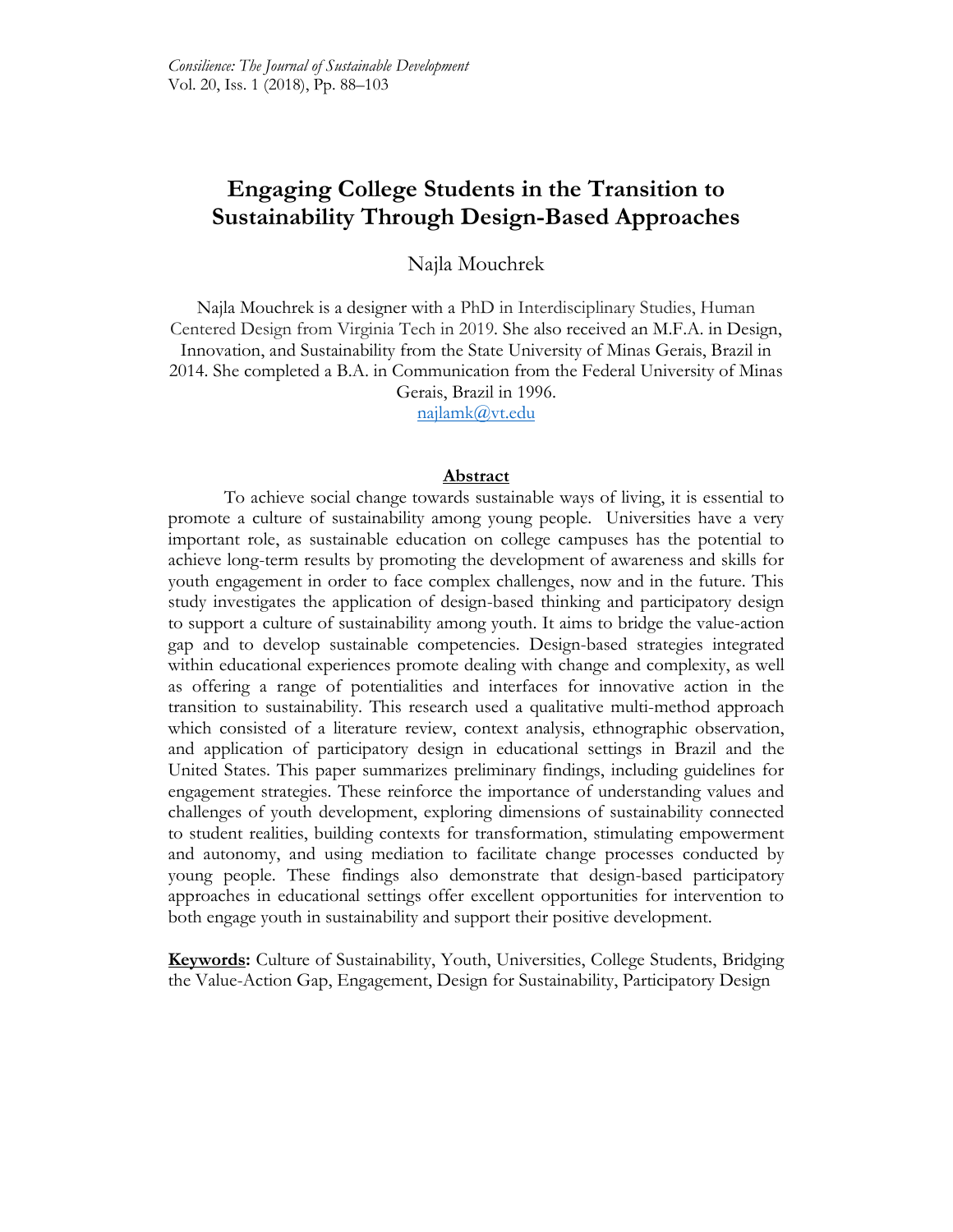## **Introduction**

The transition to sustainability is a long-term goal for human society and will necessarily take place over time, as we are faced with a tremendous challenge of unprecedented scope, scale, and complexity (Unesco 1997). Shifting towards sustainable living constitutes a process of social learning, hence the social responsibility of all institutions to promote a culture of sustainability, beginning with the local contexts and challenges. It is especially important to promote healthier, sustainable, and integrated lifestyles for newer generations. Fostering a culture of sustainability among young people is a key strategy, allowing them to develop processes and interaction strategies to create 'contexts for change'.

The initial motivation for this research came from difficulties found in sustainable education projects developed in Brazil, especially on how to spark interest and engagement among young people. Traditional speech tools and models seemed to be ineffective in terms of mobilization, as they did not relate to students' imaginary and lived experiences. Although the ecological impacts and the need for change are understood, they remain general and abstract ideals (and are often generators of anguish) because it is difficult for young people to connect them to their everyday lives.

In this context, the field of design offers a range of potentialities and interfaces for innovative action. Design principles and practices may contribute to creative innovation and support promising initiatives on sustainability, offering skills, abilities, methodologies, and a unique viewpoint (Mouchrek, 2014). This study aims to investigate the process of change and engagement in sustainability among youth. Furthermore, this article explores the potential of design to support interventions to bridge the value-action gap in sustainable behavior and develop sustainable competencies, especially in the context of higher education.

The paper summarizes results from the first part of the research project, developed for a master's degree (Brazil, 2012-2014), and shares preliminary results of the second part, currently in development for an interdisciplinary PhD (United States, 2015-present). The main content presented in this paper includes:

- 1) Interdisciplinary literature review on themes such as the culture of sustainability, design as an agent of sustainable change, and the role of universities in the transition.
- 2) Analysis of key aspects and proposition of a set of guidelines for strategies to promote the culture of sustainability among young people – developed in search of priority areas and possible approaches for intervention in the field
- 3) Investigation of the potential of design-based approaches to promote engagement in sustainability among students.

## **Promoting a cultural shift regarding sustainability**

The concept of sustainability encompasses several dimensions, as it regards living conditions and organization of society as a whole. Sachs (2004) identifies eight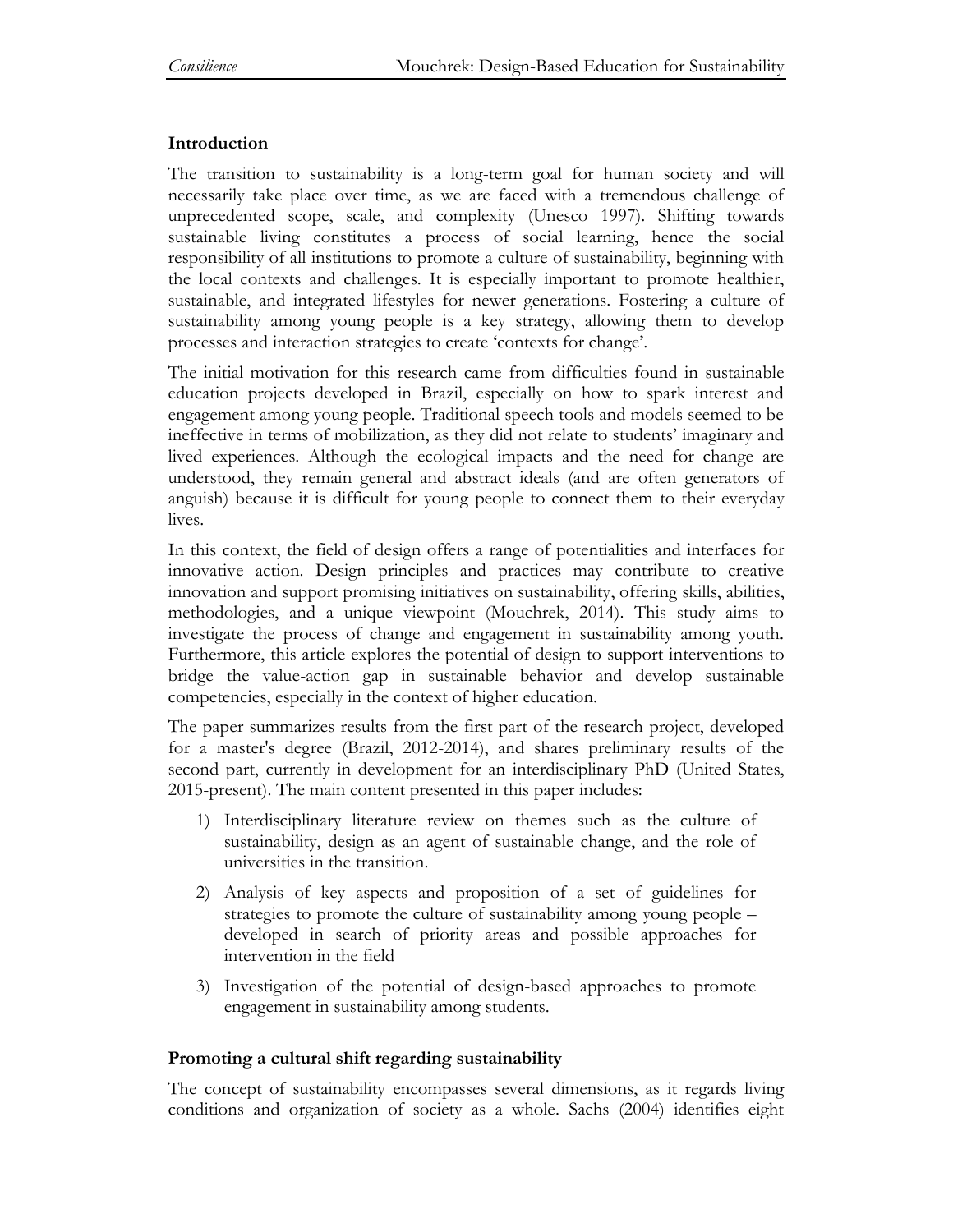dimensions of sustainability: social, cultural, ecological, environmental, territorial, economic, and political. In this research, the focus is on socio-cultural and educational dimensions. Culture is an inextricable part of the complex notion of sustainability, being a very practical, concrete determinant in this process (Unesco 1997).

The transition towards sustainability constitutes a widely diffuse process of social learning through a systemic transformation (Manzini 2008). It is a complex process requiring society-wide shifts in priorities and perspectives (Stephen et al. 2008). It is imperative to implement a cultural shift in how individuals and society address economic, social, and environmental issues, developing a *culture of sustainability*  (Duxbury and Gillette 2007).

The idea of promoting a *culture of sustainability* encompasses all the factors of sustainability, since culture embodies the meaning people give to their lives, the values they share, and how they express their vision for the future, to be conveyed to future generations (Hawkes 2001). This cultural change necessarily encompasses a radical re-evaluation of the hierarchy of values that give meaning to life and determine society's priorities (Brown 1981). Behavior shifts come from a process of awareness, collective responsibility, and strengthening autonomy.

Lifestyle changes will need to be accompanied by a new ethical awareness (Unesco 1997). To this end, it is important to develop innovative approaches to evolve into more sustainable and conscious lifestyles, particularly among young people. It is especially regarding the new generations that the changes towards healthier, integrated and sustainable lifestyles are fundamental. Young people are the core of our present and the key to determining if there will be a future (Canclini 2007). The young person carries in him/herself, in an intensified way, the problems of our civilization: youth is simultaneously the weak link (for its weak sociological presence) and the strong link (for its energy) of our society (Morin 2012).

In the near future, this generation will need leaders and citizens who think ecologically, understand the interconnectedness of human and natural systems, and have the will, the ability, and the courage to act (Stone 2009). As Autio and Heinonen (2004, p. 150) emphasize: "young people need to reflect on the future of the world and what is the meaning of 'good life' for them. They are the future consumers, producers and agents of change. "

Engaging young people in cultural and social sustainability generates positive outcomes for both youth development and community change (Browne et al. 2011), allowing them to develop an optimistic and proactive outlook for the future (Duxbury and Gillette 2007). The ability to understand and seek meaning in their experiences and choices will be a key attribute for young people in this process. Developing competencies such as critical thinking, autonomy, the ability to make choices, and the ability to envision new scenarios will also be important.

This study is built around the idea that it is essential to invest in and promote a culture of sustainability among youth. This includes developing tools and innovative strategies of interaction, embracing diversity, promoting skills to deal with the complexity and challenges of the near future, and preparing them to participate fully and actively in sustainable transformations in our society.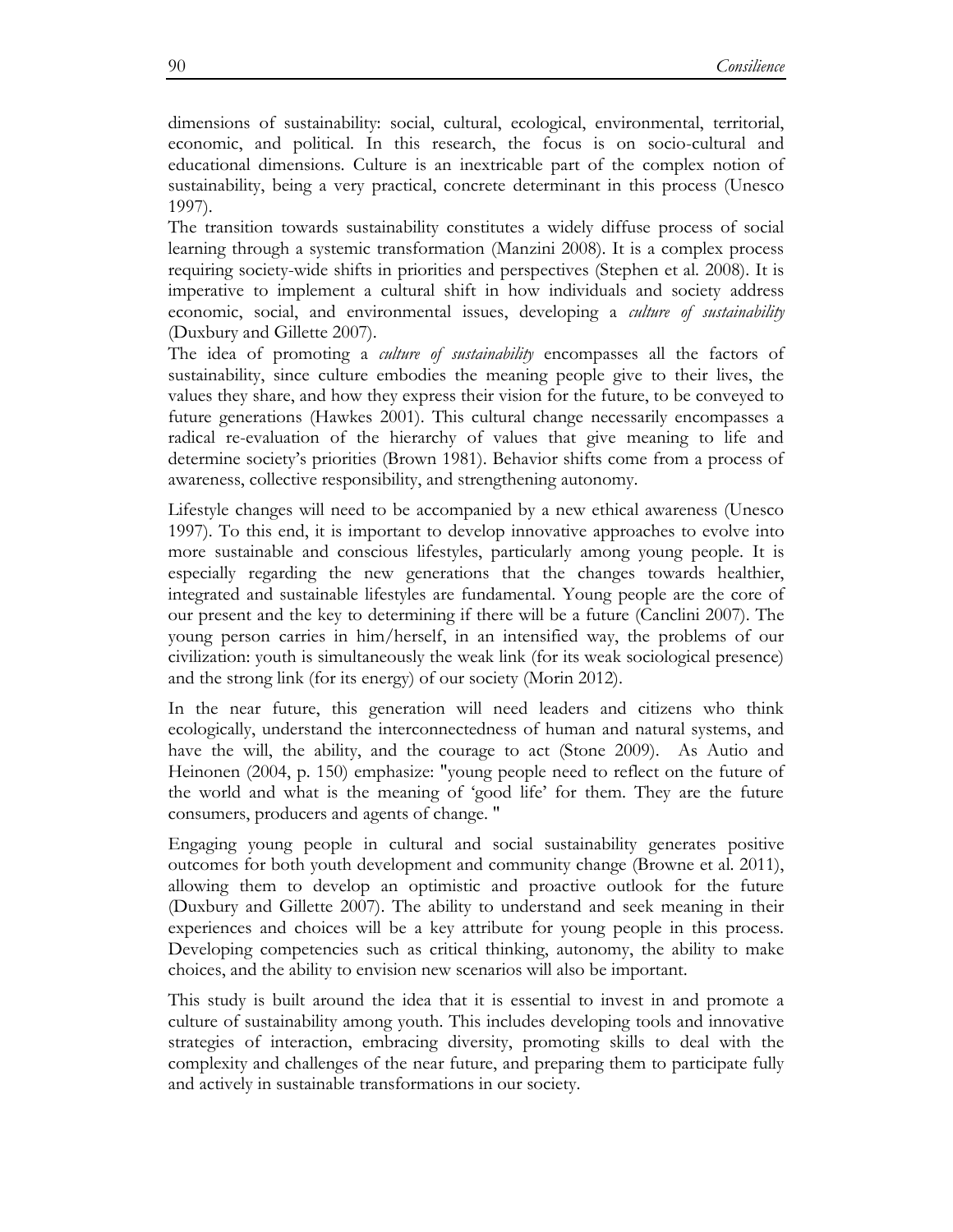## **Behavioral change towards sustainability**

Authors observe a value-action gap regarding sustainable behaviors and social engagement, which may be attributed to a lack of appropriate information (Blake 1999). It is possible to observe other barriers to sustainable behavior, such as personal, structural, practical, and social matters (Jackson 2005; Blake 1999). Several authors state that expanding ecological information by itself will not be enough to overcome this gap (Sammer and Wüstenhagen 2006; Roizman 2001; Mouchrek 2014; Leitner et al. 2011; Autio and Heinonen 2004). Kollmuss and Agyeman (2002) propose a strategy including, among others, internal factors such as environmental awareness, responsibility, emotional involvement and motivation, and locus of control.

To bridge the value-action gap and encourage youth engagement in sustainability, it is fundamental to promote the key competencies (Barth et al. 2007) that enable reflection, participation, awareness, and engagement on sustainable development goals. This study aims to investigate key factors and potential strategies to bridge the value-action gap and promote engagement in sustainability and social change among young people, particularly college students.

## **Design as an agent of change for sustainability**

Among alternative methodologies to promote a culture of sustainability among youth, the field of design emerges with promising strategies to deal with transitional change and complexity. Design evolved from a specialized profession to an area of knowledge, through reflection on its practice and through the opening of new niches and levels. In addition to traditional areas of expertise, nowadays we can find great development in new interdisciplinary areas such as Human Centered Design, Design for Sustainability, and Design for Social Innovation.

Design is a dynamic process, comprising of the act of thinking, planning, and devising courses of action with a particular purpose (Friedman 2000). Design can be approached in various dimensions, among them: (a) a process and a set of projects and creative activities; (b) an active agent for problem solving, through the planning and implementation of actions to change existing situations into preferred ones (Simon 1982); (c) as an agent of mediation between diverse actors, to facilitate and support innovation (Krucken, 2008). There is a growing focus on design as a process and an alternate mode of inquiry within contemporary decision-making contexts. The design process is being applied as a tool to understand reality, formulate problems in new ways, and develop solutions that emerge from a collaborative process. Within this general trend of change of perspective, the field of Design is expanding and there is a growing focus on *design as a process* and *a strategic tool* (Cassim 2013). Design can be a powerful catalyst for sustainable change: acting in networks of multidisciplinary action, contributing to plural solutions and new scenarios (Krucken 2008), shaping conditions for the creative context (Landry, 2000), providing tools, equipment and infrastructure for innovative practices (Malaguti 2009), and leading convergence towards shared ideas and potential solutions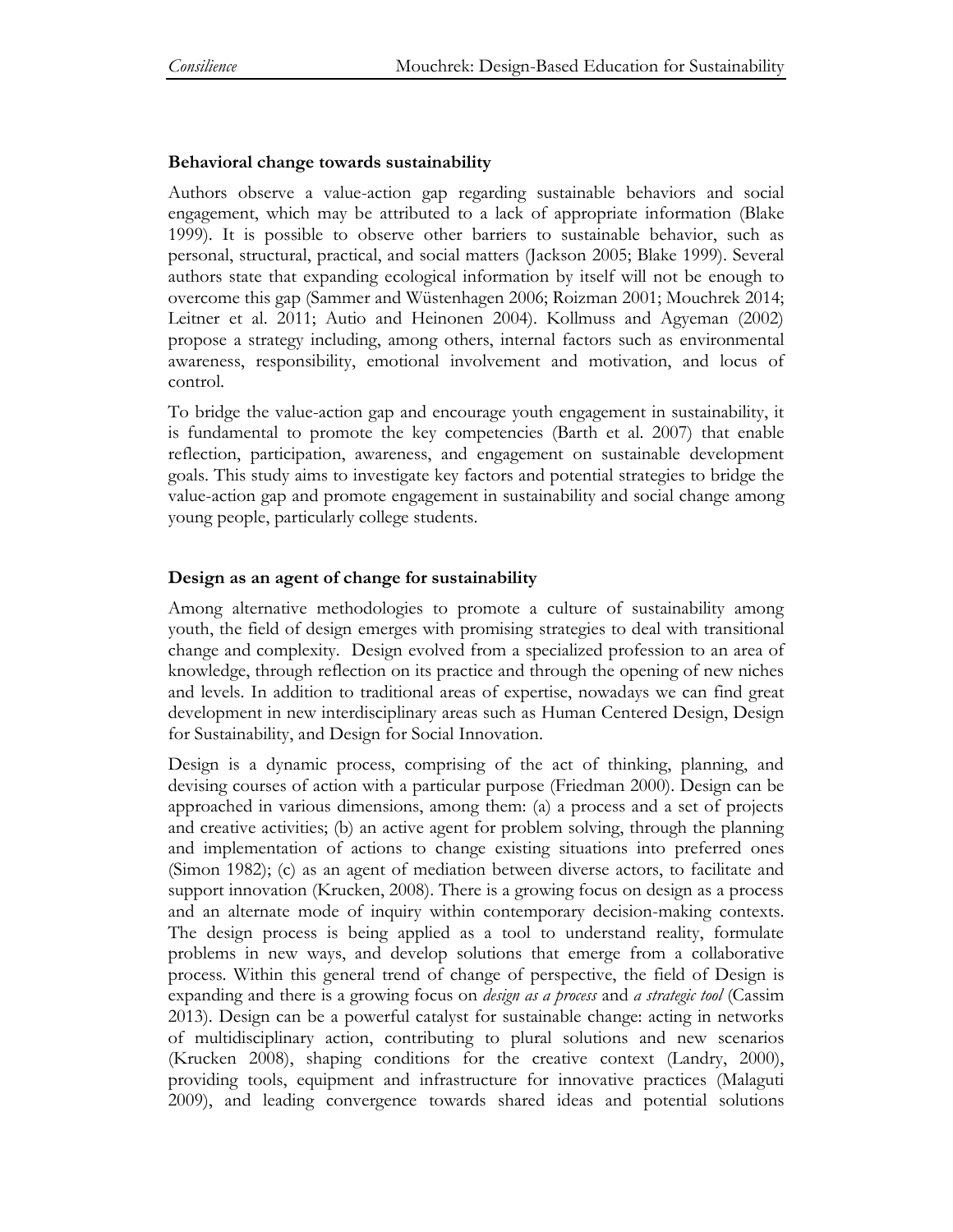#### (Manzini 2008).

This study focuses on *participatory design:* an approach to design which develops solutions that actively involve all stakeholders in the design process (Harder, Burford and Hoover 2013). The origins of participatory design date back to movements toward democratization at work in Scandinavian countries in the 1970s, starting from the political conviction that those affected by a design should have a say in the design process (Ehn 2008). At the core of the participatory approaches, there are a range of activities of co-creation. Co-design (or co-creation) describes a process that involves designers and those not trained in design working together to develop solutions (Sanders and Stappers 2008). It is a way of progressing through a problem or design scenario used as a means of, for example, attending to behavioral change (Kingsley 2009). Typical features of participatory design include collective construction of knowledge, mutual learning, prototyping, and iteration. Particularly regarding the promotion of the culture of sustainability among youth, it is relevant to investigate design's potential and interfaces of action in order to propose and support creative paths for innovative practices in the field.

## **Role of higher education in building a sustainable society**

The changes required in the process of social learning in the transition to sustainability will be performed via active participation of competent citizens (Barth et al., 2007). Awareness and competences in sustainability are increasingly necessary in the constitution of citizenship and social engagement. Thus, it is vital that all institutions (especially those of higher education) recognize their responsibility to promote a culture of sustainability.

With the potential to model sustainable practices for society and to promote awareness and engagement among students and extended communities, universities are at the forefront of the transition to sustainability. Sustainable education on college campuses has the potential to achieve long-term results by promoting the development of awareness and skills for youth engagement in order to face complex challenges, now and in the future. Strategically positioned to encourage synthesis and integration of different types of knowledge and to enhance the application of knowledge to social change, universities may facilitate social changes toward more deliberate societal engagement and to advance sustainable practices (Stephen et al. 2008).

Higher education can offer unique experiences for students to develop skills of integration, synthesis, systems-thinking, complex problem solving, and awareness of social responsibilities that are associated with professional practice, self-efficacy, and capacity for advocacy and interdisciplinary collaboration (Sibbel 2009, Stephen et al. 2008). Key competencies for sustainability include foresighted thinking, interdisciplinary work, cosmopolitan perception, transcultural understanding, participatory skills, planning and implementation, empathy, compassion and solidarity, self-motivation and motivating others, and objective reflection on individual and cultural models (Barth et al. 2007). The education for a sustainable living is also fundamental in the "whole person" education. Therefore, the opportunities to experience social engagement and mobilization in the context of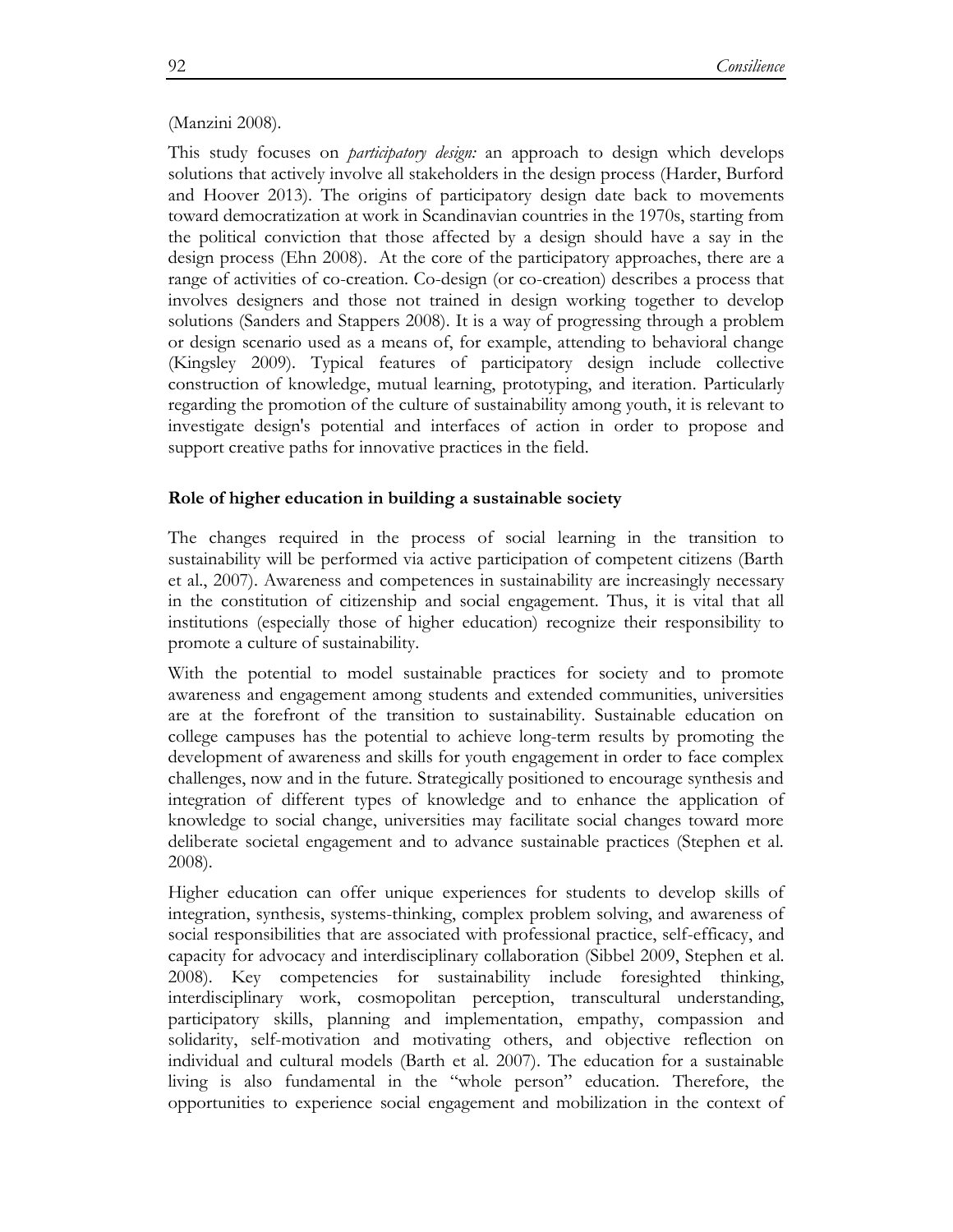higher education show excellent potential to support personal and collective development. By investing in strategies to bring social and cultural sustainability aspects to day-by-day practices and academic settings, universities will be fulfilling their fundamental role in: (a) educating the next generations with the complex competences required; (b) being a privileged space for discussion and evolution of knowledge and practice (preferably through an open debate and not under a universal approach), and; (c) giving back to local communities and society with collective efforts towards sustainable systems and practices. The strategies and activities to promote the culture of sustainability implemented within the present study were developed in the context of higher education both in Brazil and the United States.

# **Methodology**

This research uses a qualitative multi-method approach, using concepts and tools from the field of design research and interdisciplinary knowledge to find patterns to understand and map contemporary and changing issues and to outline opportunities for intervention. We elaborated a composite of traditional procedures and research techniques (literature review, documentary research and content analysis, open and semi-structured interviews, and case studies) and other innovative procedures and tools of design research (rapid ethnographical research, participant observation, visual mapping, co-creation and collective construction of knowledge, and collaborative maps). These research activities were implemented in three different educational contexts, as follows.

## *1. Youth Sustainability Management Group*

The first semester-long project was implemented in the Youth Sustainability Management Group at OiKabum! School of Art and Technology (Belo Horizonte, Brazil). Based on a model of democratic management, the school had student-led management groups, including the Sustainability Group. The group consisted of 8-10 students and was finding it difficult to communicate and mobilize their peers regarding sustainability in the school environment.

The co-creation process was developed in four stages: (a) Discussion of concepts of sustainability and aspects of communication and mobilization; (b) Creation of context for transformation, discussion of motivation and objectives; (c) Proposal for intervention in which a communication campaign was elaborated and published, and; (d) Validation, feedback from the community, and concrete change in behavior.

The initiative yielded very interesting results about youth engagement and authorship, strengthening of team spirit, and student relationships to public space. Along the way, an expanded vision of sustainability and innovative and interesting languages to communicate it were developed.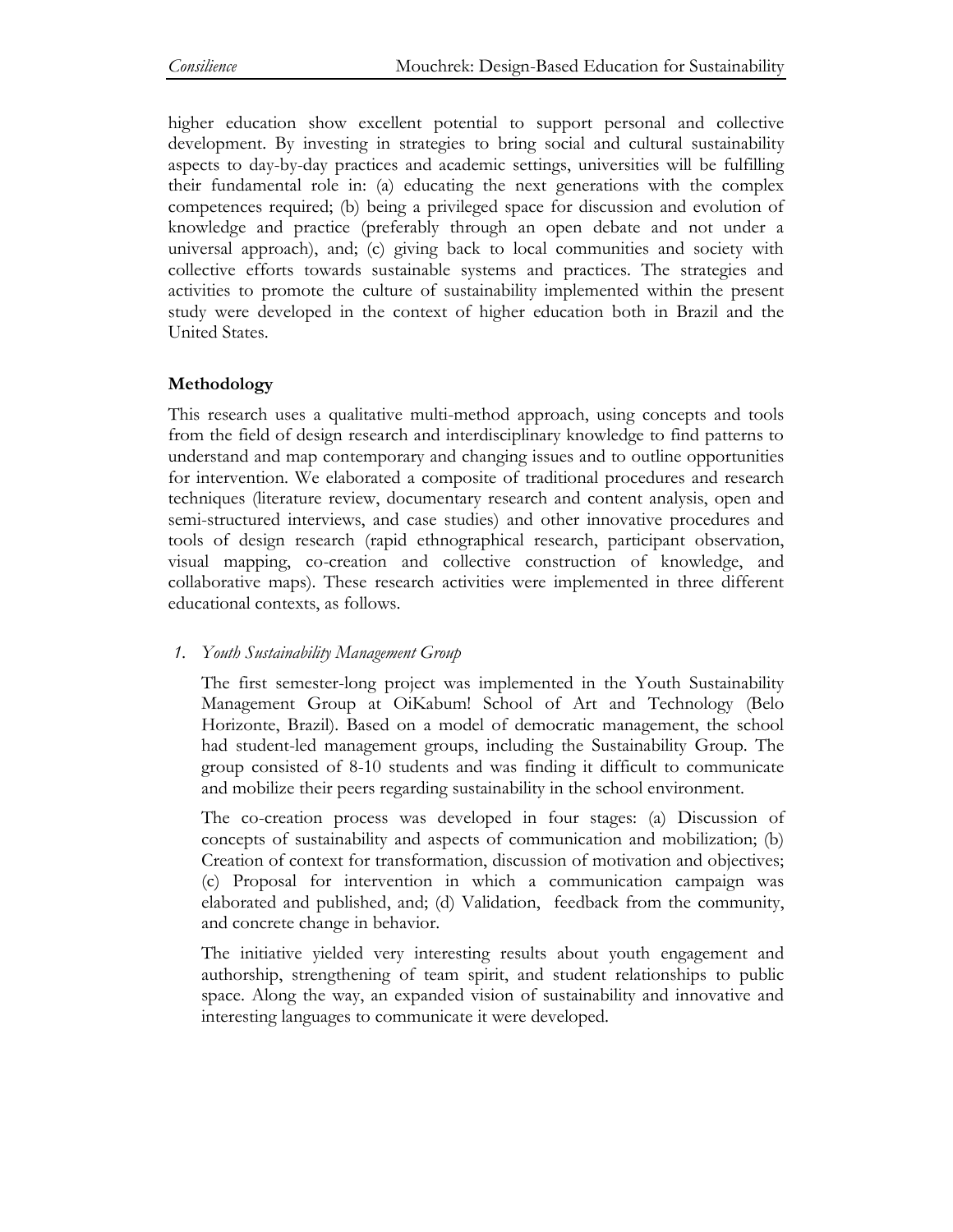

Figure 1 – Sustainability Group at OiKabum! School

Source: Mouchrek, 2014.

#### *2. Laboratory of Design, Co-creation, and Sustainability*

Next, a semester-long design laboratory focusing on open innovation in sustainability (UEMG-Brazil) was developed as an undergraduate course for 20- 25 design students at the State University of Minas Gerais, Brazil. Following an experimental approach, the primary goal was promoting experimentation of strategies of co-creation and sustainability projects targeting youth, promoting competences for future intervention in contexts of transition towards sustainability.

The co-creation activities during the semester were meant to encourage students to interact collaboratively to develop, facilitate, and implement innovative solutions. In the beginning, a co-design activity focused on students' perception of youth and their context of development (*What does it mean to be young? What is the spirit of our time?*). Using design tools such as ideation, affinity diagramming, and visual maps, student groups created collective image boards (Figure 2). The whole group engaged in structured reflection and produced a synthesis map. The visual maps drawn up at the beginning of the process led to the emergence of an active debate among the students. They showed interest and a willingness to express their views, and produced a collaborative, complex profile of issues related to young people's realities and how potential design-based interventions could work to promote the culture of sustainability in a meaningful way for them. The experience with the laboratory is described in detail by Mouchrek & Krucken, 2018.

Figure 2 - Laboratory of Design, Co-creation, and Sustainability

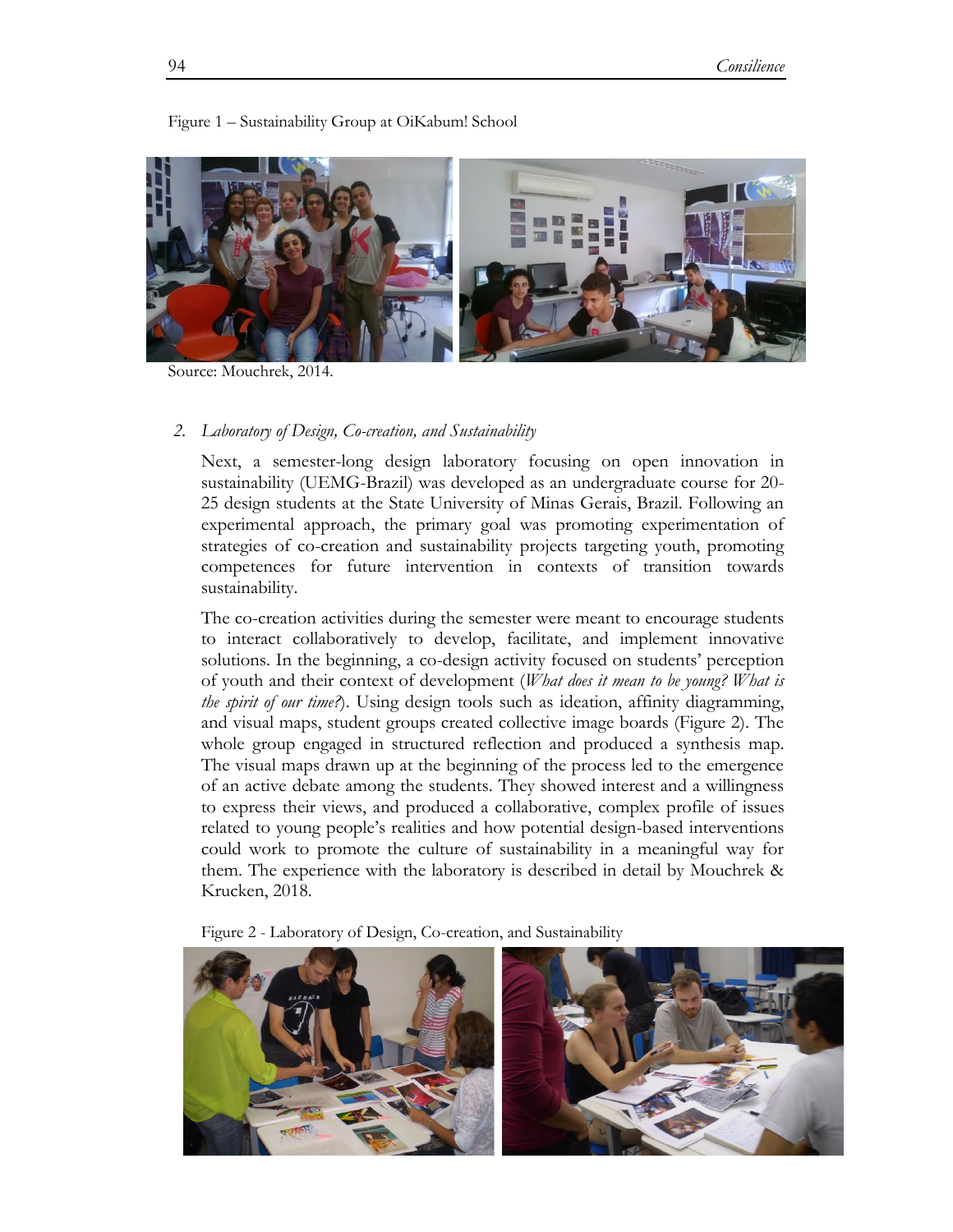Source: Mouchrek & Krucken, 2018

## *3. Workshops in Intro to Sustainability Courses*

In the scope of an interdisciplinary introductory course on sustainability at Virginia Tech in the United States, two co-creation activities were developed (Figure 3). The first activity included approximately 60 students and prompted them to reflect on their values and create projections for the future *(What inspires me? Who is my future self, 5 years from now?*). Using ideation, group discussion, scenarios, and video, students revealed interesting intrinsic motivations and proposed diverse future trajectories, both personal and professional. The group shared insights about the relevance of starting to pursue strategies in the present in order to create conditions for the future contexts they designed for themselves.

The second activity was implemented in the second iteration of the course and asked a group of 20-25 students about their visions and potential strategies on sustainability (*How can we bridge the value-action gap in sustainability?*). Using affinity diagramming and synthesis maps, students vocalized their perceptions and criticism while envisioning solutions. The activity was considered an efficient way to summarize the content knowledge constructed in the class during the semester and to exercise students' critical thinking on the subject.

Figure 3 – In-class discussions in the introductory course on Sustainability.



Source: VT Archive

## **Preliminary results and discussion**

In this section, we present part of the findings of the research project, consisting of

- 1) An analysis of key aspects and proposition of a set of guidelines for strategies to promote the culture of sustainability among young people – developed in search for priority areas and possible approaches for intervention in the field
- 2) An investigation of the potential of design-based approaches to promote engagement in sustainability among students.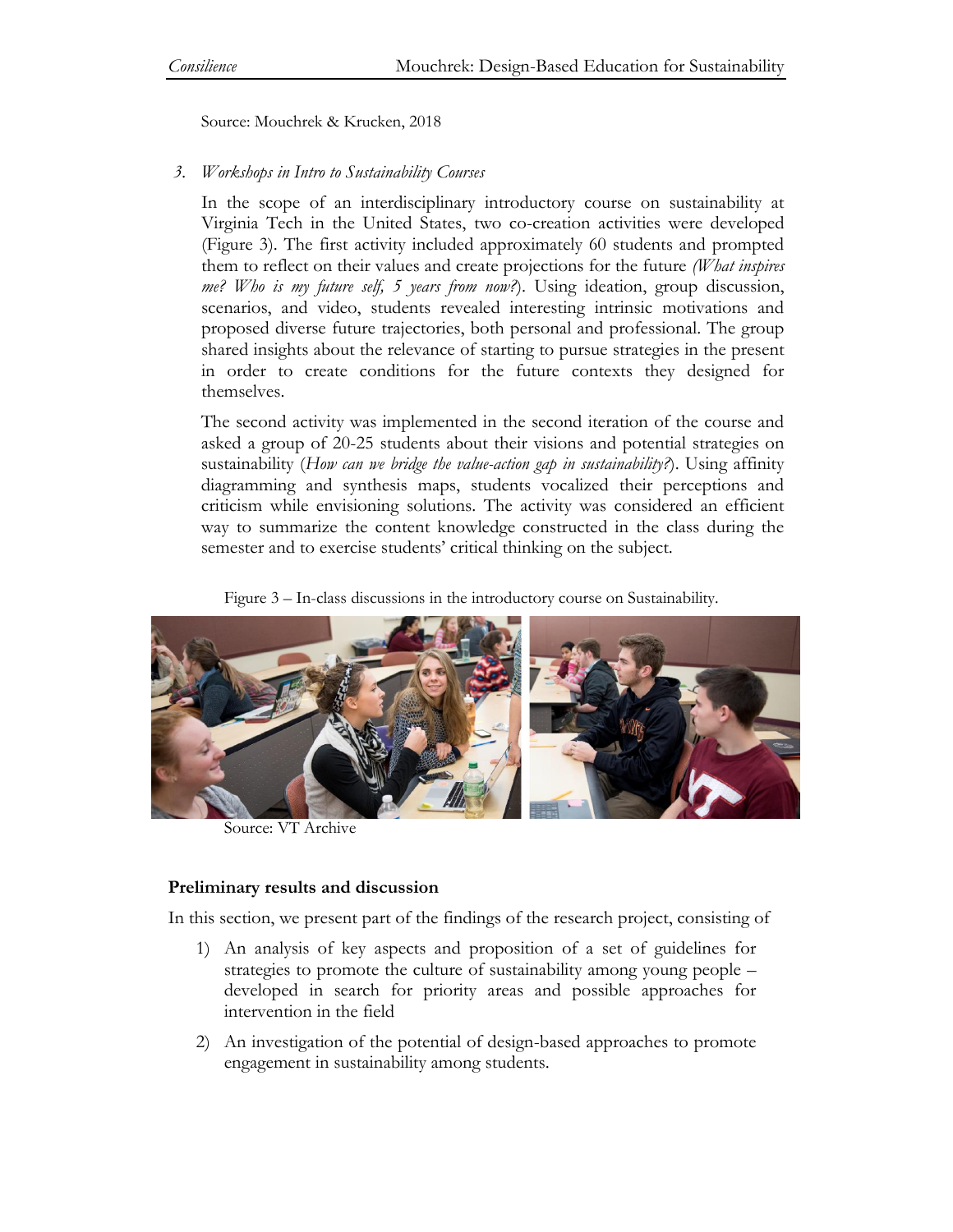## **Key aspects and guidelines for strategies to promote the culture of sustainability among youth 1**

Youth development happens through learning in the course of action and experimentation. In this stage of life, this generation explores different values and positions in order to find and establish the values and principles that will underpin their adult life. Therefore, young people integrate sustainability as it relates to their personal situations in real life, with choices, decisions, school and professional orientations, balancing risk behaviors, and significant experiences. The process of behavior change toward sustainability and social engagement is complex and does not correspond to a linear model in which the ecological knowledge would lead to awareness and thus directly to action. The overall picture is complicated, and notions of citizenship and active social participation are diluted. Thus, it can be difficult for young people to devise for themselves an active role in the transformation towards sustainable ways of living. There is much evidence that highlights the need to provide new frameworks and foster the development of new skills to create a culture of sustainability. The following is a set of guidelines for strategies to promote the culture of sustainability among youth, developed as a result of this research:

 $\overline{a}$ 

<sup>1</sup> This section present findings reported on the author's Master Thesis (Mouchrek 2014, in Portuguese).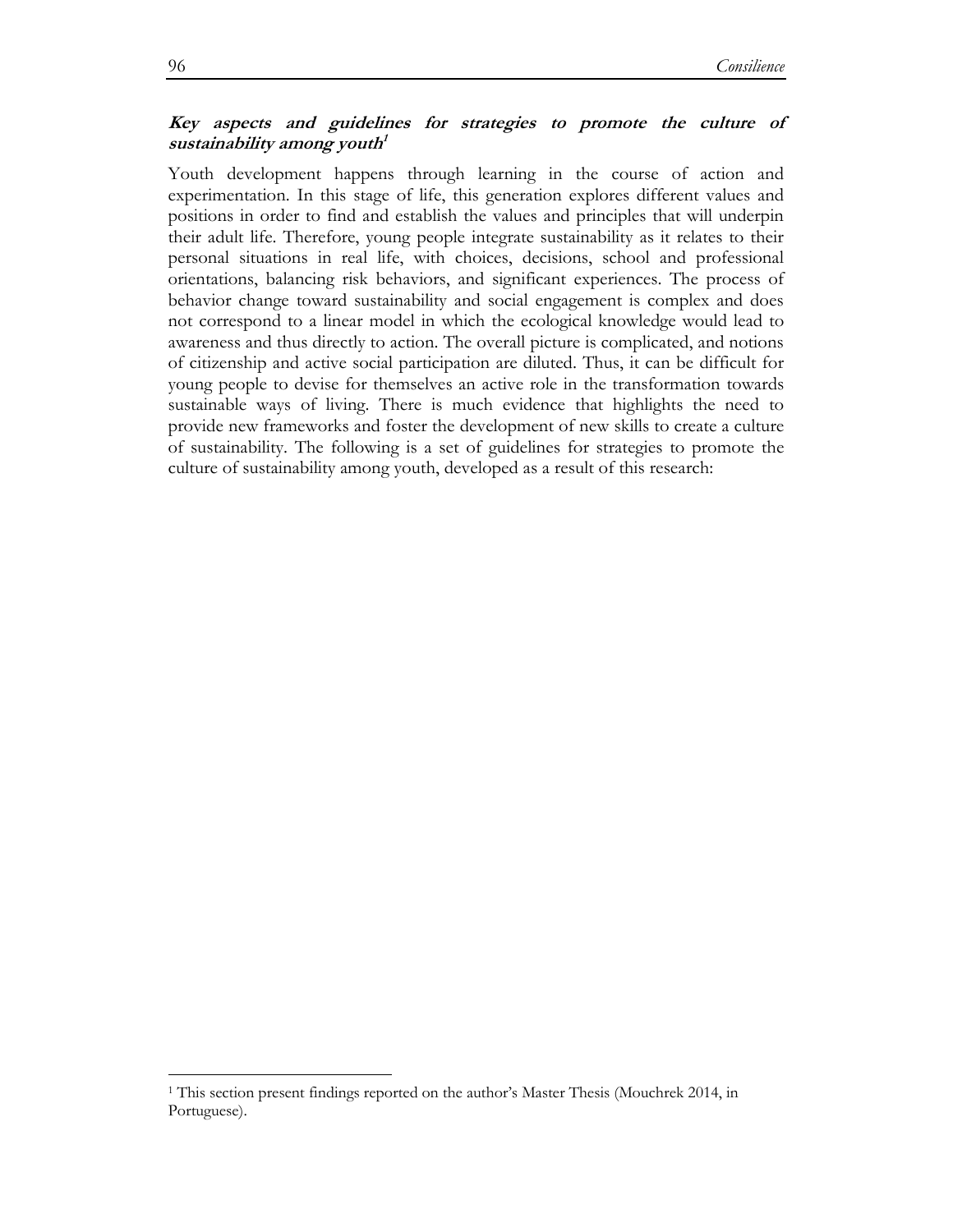

Figure 4 – Guidelines for strategies to promote the culture of sustainability among youth.

Source: Author's own.

- *Explore dimensions of sustainability directly connected to youth realities.* It is recommended to develop more open and integrated sustainability approaches, preferably proposed by young people themselves, starting from reflection and discussions. These might involve contextualizing the issues into personal context and promoting ways to help them solve their own questions. Another approach might stimulate experiences through which they may constitute their own principles and motivations for action, individually and collectively.
- *Extend the frames of possibilities and references and create new contexts for action.* It is important to analyze the current contexts, frames of reference, and spaces for action available to young people. Is it possible to extend/develop/strengthen/redirect these contexts? It is necessary to open spaces and opportunities for experimentation, create new fields of action, find points of opportunity, and create innovative strategies from them. Proposing new policies and concrete actions allows young people to experience new possible identities and to reinvent social practices and social interactions.
- *Facilitate convergence and social cohesion around innovative alternatives.* Young people present positive and promising interests and characteristics that may be stimulated, supported, and strengthened in order to promote sustainable change. Among them we highlight: the interest and motivation to create innovative and original discourse and practices; a desire to participate, to belong to identity groups and shared initiatives; the will to exercise freedom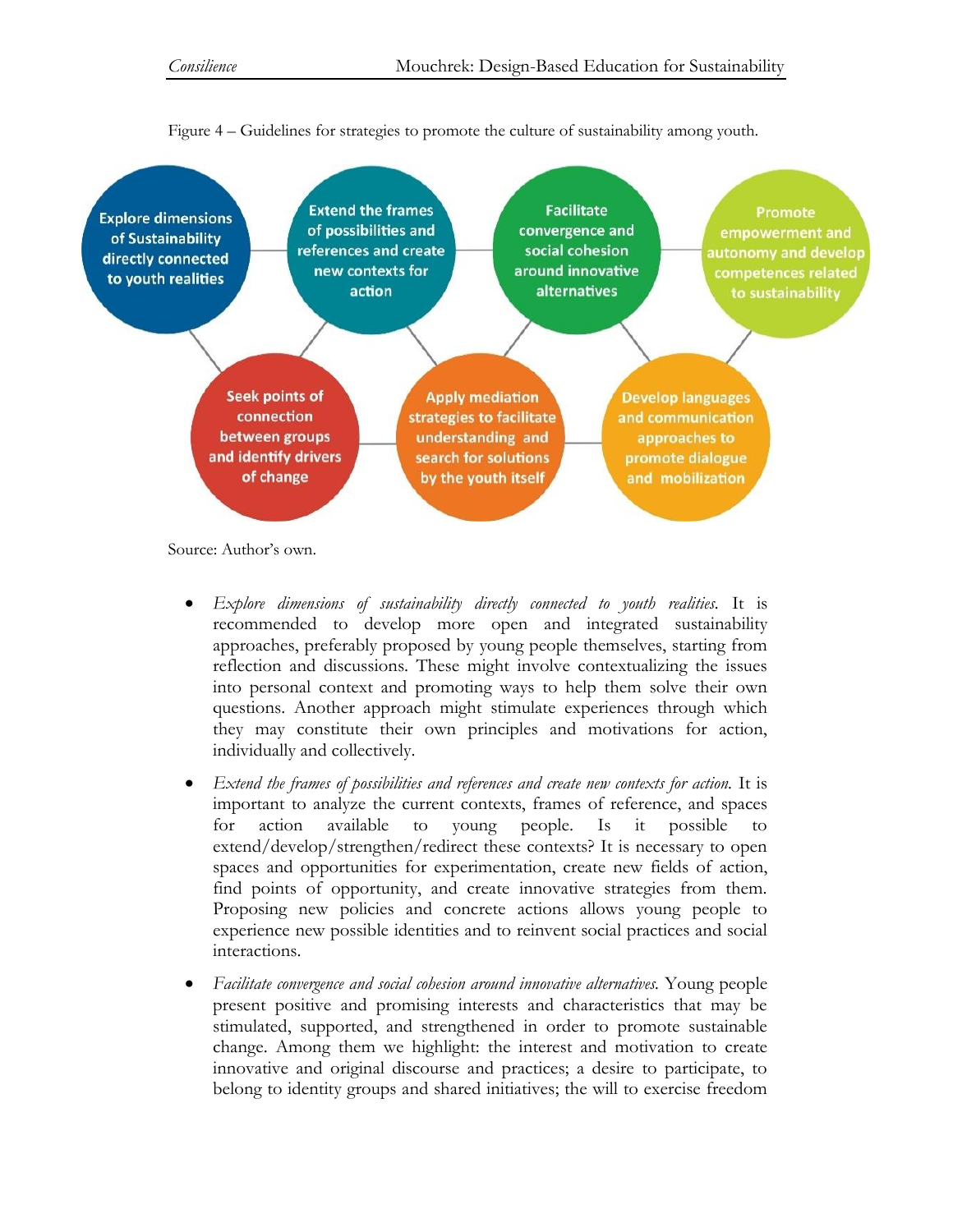of choice; and a desire for autonomy and to create a significant professional and personal life. Therefore, it is necessary to facilitate convergence processes to foster social cohesion so that their choices and aspirations for change can become real and concrete alternatives.

- *Promote empowerment and autonomy and develop competences related to sustainability.* Empowerment is fundamental in the development of citizenship, because young people feel they can be agents of change and active subjects in problem-solving, developing autonomy and self-esteem. It is important to create pathways to stimulate their latent intention to act; reinforce their personal power; deepen the understanding of the impact of choices; and propose practical initiatives, allowing concrete experimentation and the feedback of peers. These strategies can generate relevant changes in youth participation and engagement while they promote the development of innovative attitudes, methods of action, and participation.
- *Seek points of connection between groups and identify drivers of change.* Each group has its own agents and drivers of change. 'Agents of change' are young people with the potential to build a 'bridge' between those of different orientations and act as opinion formers. Interventions focused on young people should include a process for identifying and strengthening these motivations as they are key factors that guide, nurture, and ensure mobilization and resilience and provide a living and active meaning to transformative processes.
- *Apply mediation strategies to facilitate understanding and the search for solutions.* Through discussion and interaction dynamics, invite young people to reflect on values, motivations, and objectives in context. Mediation encourages awareness in a practical context and hones their ability to cope with the challenging issues from their own understanding and willingness to participate. Interventions that emphasize co-creation processes and collective management are especially promising.
- *Develop languages and communication approaches to promote dialogue and mobilization.*  Communication strategies in this field must provide opportunities to hear what young people have to say. In a dynamic and open communication approach, it is possible to create contexts to transform perceptions, views, demands, and desires of young people in practical factors of mobilization and expression. The communication created 'by the young, for the young' is a highly creative factor, given the impact that can generate in terms of stimulus, participation, and representativeness. This is a key factor to the success of sustainable initiatives in this field.

#### **The potential of design-based approaches to promote a culture of sustainability<sup>2</sup>**

Preliminary findings also show that design-based participatory approaches integrated

 $\overline{a}$ 

 $2$  This section presents preliminary findings on the in-progress PhD research, reported on Mouchrek (2017).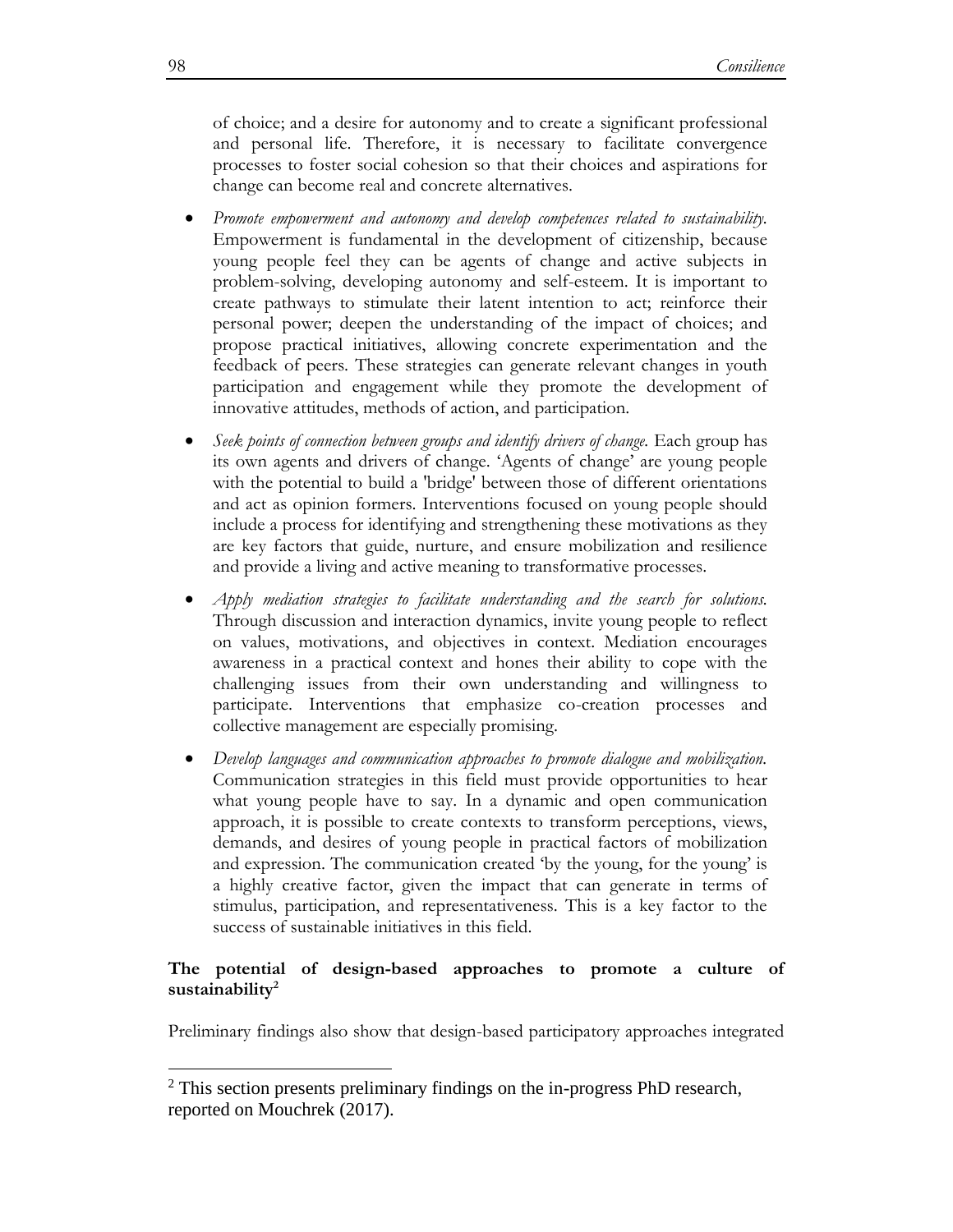in educational settings offer excellent opportunities to both engage youth in sustainability and support their positive development.

Participatory design emphasizes design as a social process founded on the democratic philosophy of mass participation in decision-making processes (Luck 2003). This approach is therefore well-suited to support social change and engagement in sustainability. Participatory design engages participants through strategies of collective construction of knowledge, prototyping, iteration and cocreation activities, among others. Co-design activities stimulate systemic thinking, encourage people to participate, reveal possibilities of doing things, empower people to act as active citizens providing self-sustaining and self-regenerating solutions, and build trust, an essential ingredient for bringing about any real change (Fuad-Luke, 2010).

Participatory approaches in design use activity-based co-design engagements (Martin & Hanington 2012), which might help capture students' visions about the transition to sustainability, by integrating their tacit knowledge, intrinsic motivations, and embedded perspectives. It also offers opportunities for students to collaboratively reflect and work to envision possible futures in multiparty collaboration processes.

This research also shows that co-creation activities are suited to develop a culture of sustainability among youth (Mouchrek 2014), since they contribute to:

- developing critical thinking to analyze complex problems and find innovative solutions;
- providing fields of experimentation for students to create solutions from their own resources and motivations;
- by offering a range of tools and forms of intervention, students learn collaboratively how to select and apply;
- developing concrete and action-oriented projects;
- and establishing a dynamic system in which feedback and confirmation stimulate new cycles of project and applied action.

Considering potential design-based strategies for engaging youth in sustainability, our research (Mouchrek 2017) shows that:

- Participatory design processes can provide spaces for experimentation, inviting youth to enact and reflect on their choices in a non-serious, playful environment.
- From the perspective of development, participatory design processes can offer opportunities for peer interaction, equal participation with adults, exploration of diverse identities, and elaboration of possible futures.
- Participatory processes can improve youth's ability to understand and contribute to (trans)forming their life contexts and exercising skills for protagonism and positive intervention (youth as co-creators of public space).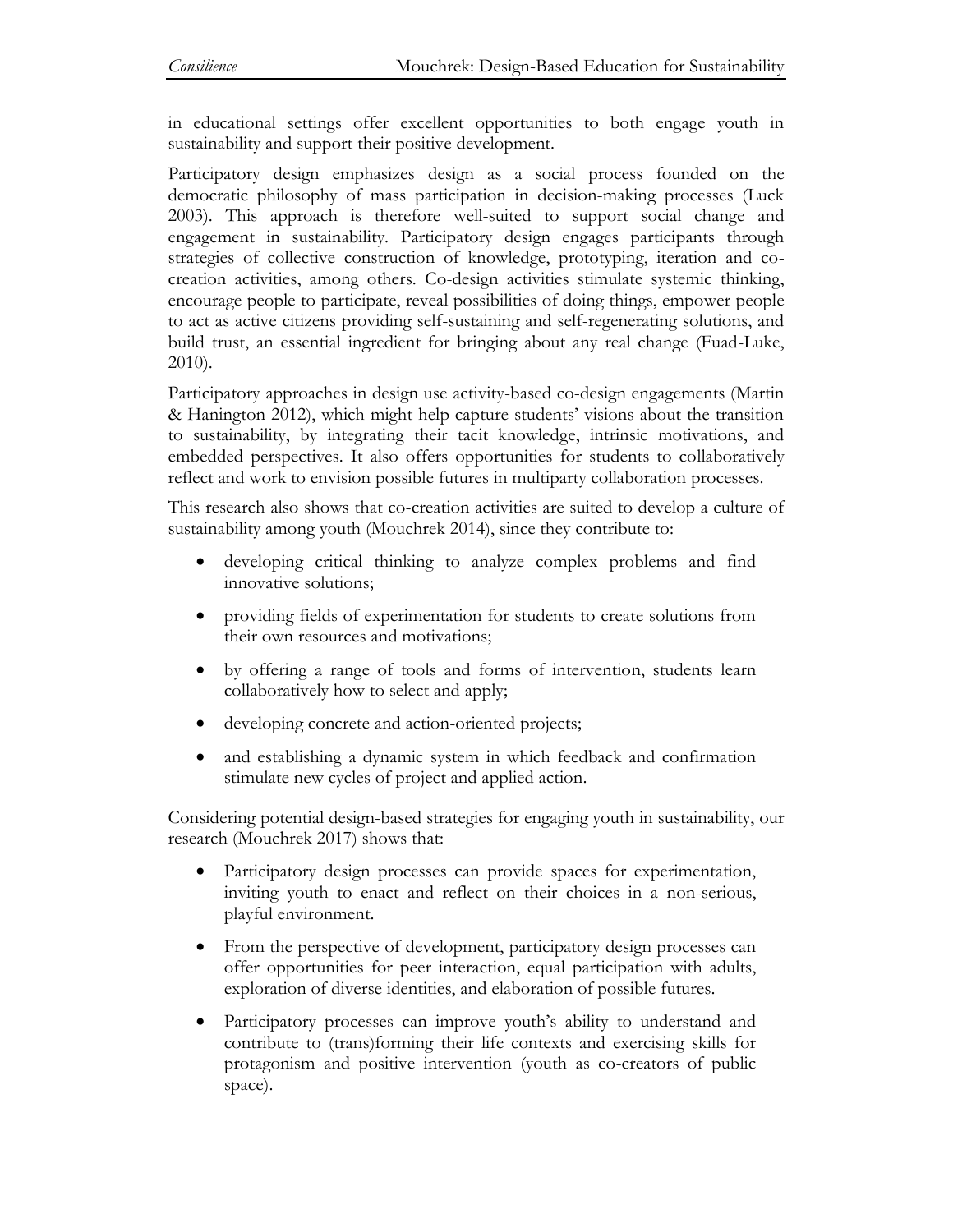- Open, participatory environments are ideal to enable young people to exercise their critical and creative thinking skills and help them reflect on values and choices while creating and confirming their own principles.
- The integration of design-based thinking in the classroom opens opportunities to develop structured reflection and critical consciousness, both precursors of an intentional and active engagement with sustainability.
- If design competencies are combined with a discussion focused on sustainability, the impact in the learning process is expanded, allowing students to articulate their values and discuss potential strategies for application.
- Introducing tools and strategies from design-based thinking in the classroom allows students to learn practical skills that will be useful in their engagement in sustainability and social change in the community (such as graphic design, multimedia, verbal and visual expression, teamwork, etc).

#### **Final considerations**

Design proved to be a good methodology for intervention for youth engagement in sustainability, both as a way to understand the problem (as a way of knowing and inquiring) and to attain goals (participatory approaches). Design-based activities are opportunities for experimentation that can both engage youth in sustainability and support their integral development.

The proposed guidelines for strategies in this field reinforce the importance of understanding the values and challenges of youth development. These can broaden and deepen the concept of sustainability, bringing it closer to student realities, building contexts for transformation, stimulating empowerment and the development of autonomy, seeking possible languages and communication approaches, and using mediation strategies to facilitate change processes conducted by young people themselves. The relationship between youth and engagement in sustainability and its implications for the future is a relevant theme of study, research and development in the field, especially in higher education. We must investigate the potential processes of learning, socialization, and innovation that will support and encourage sustainable choices, engagement, and social change among young people. This research aims to contribute to the advancement of knowledge about youth and sustainability and to the improvement of youth wellness and development, proposing novel processes and methodologies based in the interdisciplinary construction of knowledge.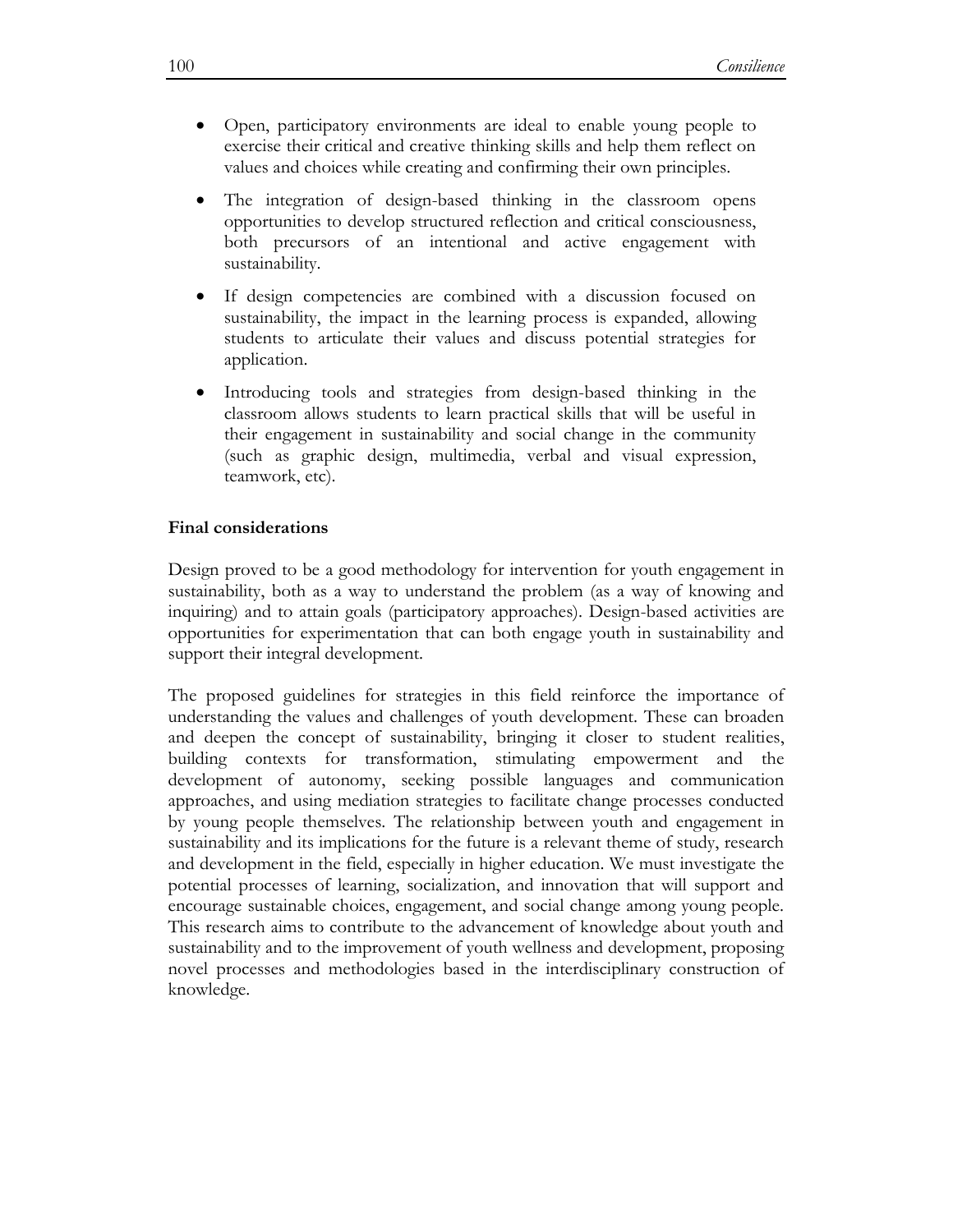# **References**

Autio, Minna and Heinonen, Visa. 2004. To consume or not to consume? Young people's environmentalism in the affluent Finnish society. *Young*, v. 12, n. 2, p. 137- 153.

Barth, Matthias, Godemann, Jasmin, Rieckmann, Marco and Stoltenberg, Ute. 2007. Developing key competencies for sustainable development in higher education. *International Journal of Sustainability in Higher Education*, *8*(4), 416-430.

Blake, James. 1999. Overcoming the 'value–action gap' in environmental policy: tensions between national policy and local experience, *Local Environment*, 4(3), pp. 257–278. [doi](https://en.wikipedia.org/wiki/Digital_object_identifier)*:*[10.1080/13549839908725599](https://dx.doi.org/10.1080%2F13549839908725599)*.*

Brown, Lester. 1981. *Building a Sustainable Society*. A World Watch Institute Book. W.W. Norton Publishers.

Browne, Laurie, Garst, Barry, and Bialeschki, Deborah. 2011. Engaging Youth in Environmental Sustainability: Impact of the Camp 2 Grow Program. *Journal Of Park And Recreation Administration, 29*(3). Retrieved from [http://js.sagamorepub.com/jpra/article/view/2256.](http://js.sagamorepub.com/jpra/article/view/2256)

Canclini, Nelson. (2007). Las nuevas desigualdades y su futuro. *Sánchez, María Eugenia, Identidades, globalización e inequidad, colección Separata, México: uia-Puebla/iteso/uia-León*, 103-119.

Cassim, Fatima. 2013. Hands on, hearts on, minds on: design thinking within an education context. *International Journal of Art & Design education*, 32(2), 190-202, 2013.

Duxbury, Nancy and Gillette, Eileen. 2007. *Culture as a key dimension of sustainability: Exploring concepts, themes, and models.* Centre of Expertise on Culture and Communities.

Ehn, Pelle. 2008. Participation in design things. In *Proceedings of the Tenth Anniversary Conference on Participatory Design 2008* (pp. 92-101). Indiana University.

Friedman, Ken. 2000. Creating design knowledge: from research into practice. In: I*dater Conference, Proceedings*… Loughborough: Loughborough University.

Fuad-Luke, Alaistair. 2010. *Co-creation loop.* Interview to Gina Lovett (online). Available at: [http://marciodupont.blogspot.com/2010/02/entrevista-com-o-alastair](http://marciodupont.blogspot.com/2010/02/entrevista-com-o-alastair-fuad-luke.html)[fuad-luke.html](http://marciodupont.blogspot.com/2010/02/entrevista-com-o-alastair-fuad-luke.html)

Harder, Marie, Burford, Gemma, Hoover, Elona. 2013. What is participation? Design leads the way to a cross-disciplinary framework. *Design Issues*, 29(4), 41-57.

Jackson, Tim. 2005. Motivating Sustainable Consumption: A Review of Evidence on Consumer Behaviour and Behavioural Change. *A report to the Sustainable Development Research Network*. London: SDRN.

Kollmuss, Anja and Agyeman, Julian. 2002. Mind the Gap: Why do people act environmentally and what are the barriers to pro-environmental behavior?, *Environmental Education Research,* 8:3, 239-260. doi: 10.1080/13504620220145401.

Krucken, Lia. 2008. Competências para o Design na sociedade contemporânea. In: *Cadernos de Estudos Avançados em Design Sustentabilidade* - *Transversalidade*. 1 ed. Belo Horizonte: Santa Clara, v. 1.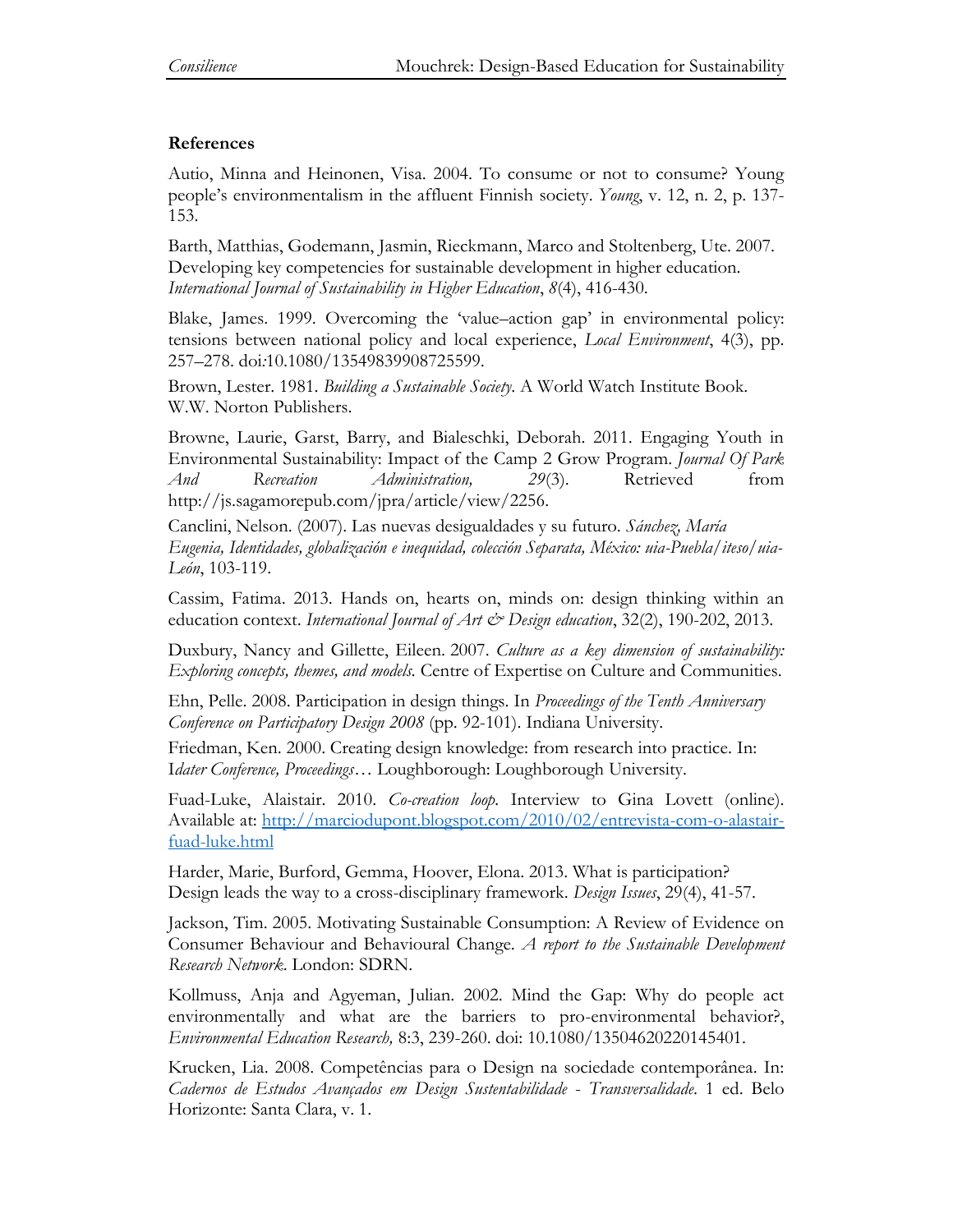Krucken, Lia. 2008. Competências para o Design na sociedade contemporânea. In: *Cadernos de Estudos Avançados em Design Sustentabilidade* - *Transversalidade*. 1 ed. Belo Horizonte: Santa Clara, v. 1.

Landry, Charles. 2000. *The Creative city. A toolkit for Urban Innovators*. Earthscan Publications LTD, London UK.

Leitner, Michaela, Christanell, Anja, Bertsch, Christian and Brunner, Karl-Michael. 2011. *My life – my style – my future. Nachhaltige Lebensstile und jugendliche Lebenswirklichkeiten.* Final report. Vienna: Institute for Sustainable Development.

Luck, Rachael. 2003. Dialogue in participatory design. *Design studies*, v. 24, n. 6, p. 523-535.

Malaguti, Cynthia. 2009. Design e valores materializados - cultura, ética e sustentabilidade. In: *Cadernos de Estudos Avançados em Design Sustentabilidade* I. 1 ed. Barbacena: EdUEMG, v.1.

Manzini, Ezio. 2008. *Design para a inovação social e sustentabilidade: comunidades criativas organizações colaborativas e novas redes projetuais.* Rio de Janeiro: Cadernos do Grupo de Altos Estudos, v. 1.

Morin, Edgar. 2012. *A Via Para o Futuro da Humanidade*. Bertrand Brasil

Mouchrek, Najla, Krucken, Lia. 2018. Living Labs in Co-Creation and Sustainability as strategies for Design In: Leahy, K.; Mc Mahon, M., eds., *Proceedings of DRS2018: Design Research Society - Catalyst*, Volume XI. Limerick, Ireland. [DOI](https://www.scribd.com/document/382347728/DRS2018-Vol-7#fullscreen&from_embed&page=266)  [10.21606/drs.2018.267.](https://www.scribd.com/document/382347728/DRS2018-Vol-7#fullscreen&from_embed&page=266)

Mouchrek, Najla. 2014. *Design strategies and competences to promote the culture of sustainability among youth*. 149 p. Thesis (Master Degree). School of Design, Graduate Program on Design, Innovation and Sustainability at the State University of Minas Gerais, Belo Horizonte, Minas Gerais, Brazil. Available at [http://www.ppgd.uemg.br/wp-content/uploads/2017/04/Dissertacao-Najla-](http://www.ppgd.uemg.br/wp-content/uploads/2017/04/Dissertacao-Najla-Mouchrek.pdf)[Mouchrek.pdf\(](http://www.ppgd.uemg.br/wp-content/uploads/2017/04/Dissertacao-Najla-Mouchrek.pdf)in portuguese)

Mouchrek, Najla. 2017. Design-based approaches to engage youth in the transition to sustainability. In*: Proceedings of the International Symposium on Sustainable Design (ISSD)*. Federal University of Minas Gerais, Brazil.

Roizman, Laura. 2001. *Sustentabilidade e ética ecológica: valores, atitudes e a formação ambiental de educadores.* Tese de Doutorado. Universidade de São Paulo.

Sachs, Ignacy. 2000. *Caminhos para o Desenvolvimento Sustentável*. Ed. Garamond.

Sammer, Katharina and Wüstenhagen Rolfe. 2006. The Influence Of Eco-Labelling On Consumer Behaviour – Results Of A Discrete Choice Analysis For Washing Machines. *Business Strategy and the Environment Special Issue: Sustainability Marketing*. 15 (2): 185–199.

Sibbel, Annie. 2009. Pathways towards sustainability through higher education. *International Journal of Sustainability in Higher Education*, *10*(1), 68-82.

Stephens, Jennie, Hernandez, Maria, Román, Mikael, Graham, Amanda, and Scholz, Roland. 2008. Higher education as a change agent for sustainability in different